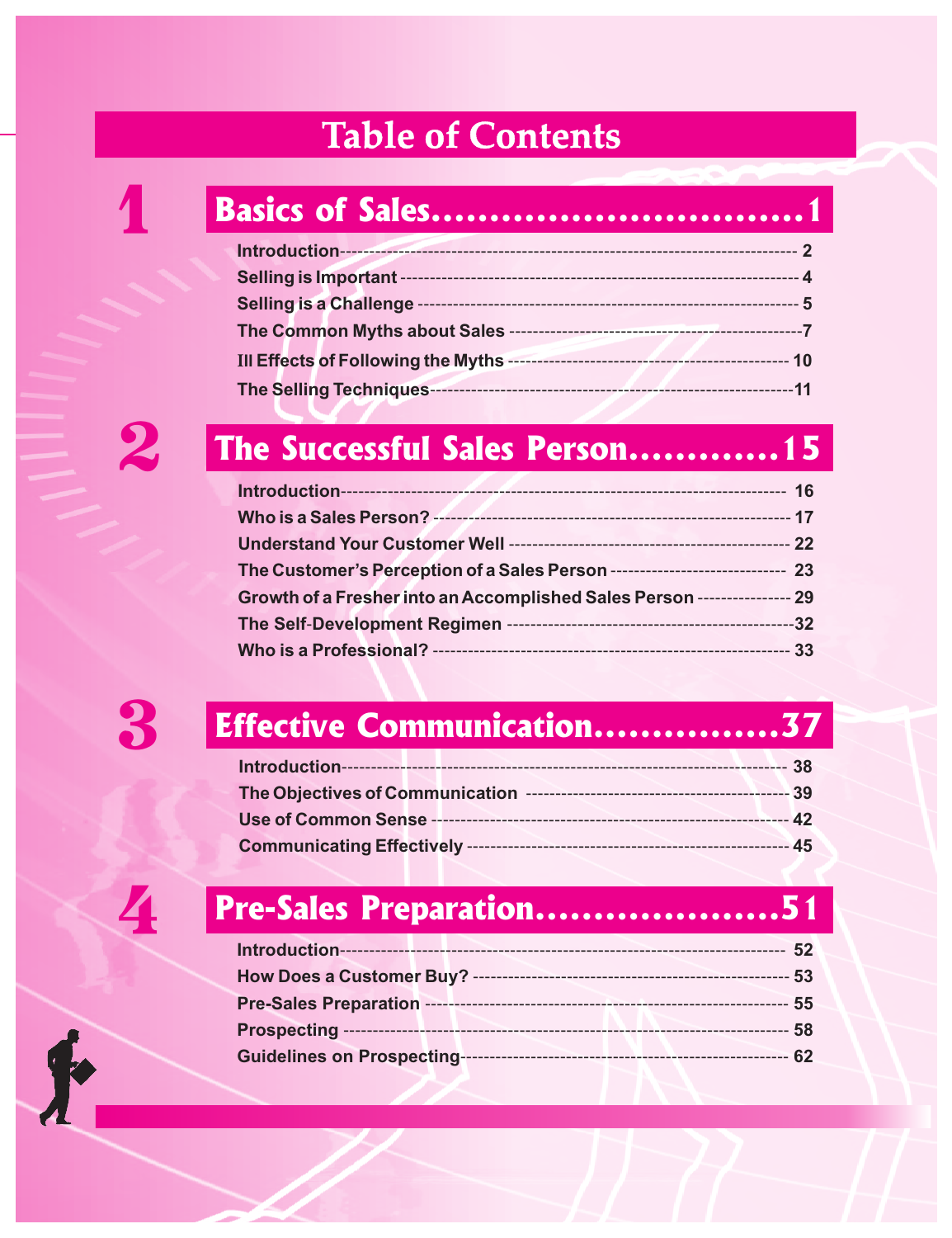| 5 | The Selling Process77 |  |
|---|-----------------------|--|
|   |                       |  |
|   |                       |  |
|   |                       |  |
|   |                       |  |
|   |                       |  |
|   |                       |  |
|   |                       |  |
|   |                       |  |



| <b>Parameters for Negotiation --</b>     |                                               |
|------------------------------------------|-----------------------------------------------|
| Significance of Negotiation -            | 105<br>-------------------------------------- |
| <b>Why does a Customer Negotiate? --</b> | 106                                           |
| <b>How to Negotiate --</b>               | 107<br>-----------------------                |
| The Body Language of a Negotiator ----   |                                               |



# 7 **Post-Sales.................................115**

# How to Follow up **Managing a Sales Network............121**

| Managing a Distribution Channel Network -------------------------------- 124 |
|------------------------------------------------------------------------------|
|                                                                              |
|                                                                              |
|                                                                              |
| Guidelines to Manage a Distribution Network --------------------------- 146  |
|                                                                              |
|                                                                              |
|                                                                              |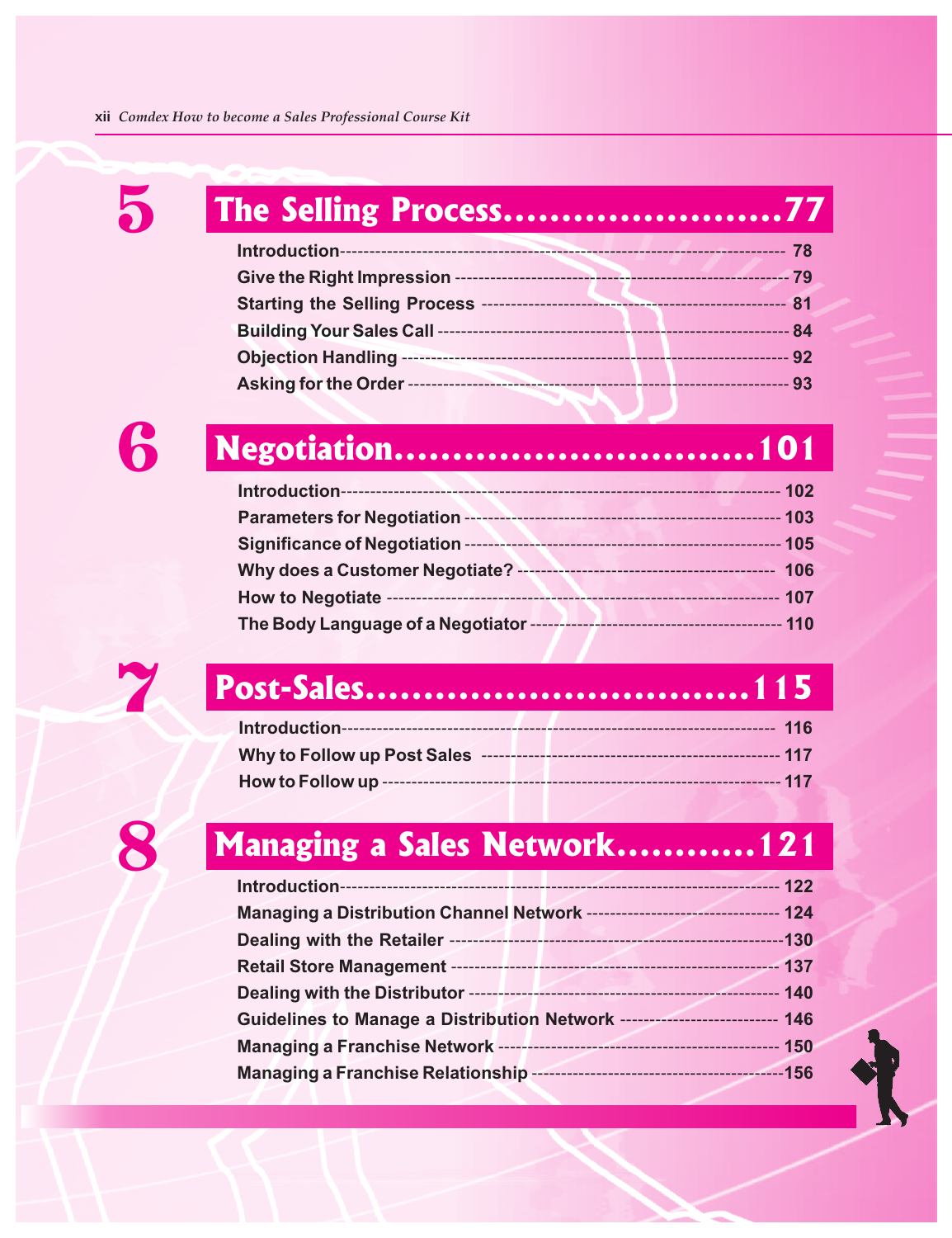### 9 **Handling Institutional Sales and Major Accounts ....................161**

| The Salient Features of Institutional Sales ------------------------------- 163 |  |
|---------------------------------------------------------------------------------|--|
|                                                                                 |  |
|                                                                                 |  |
|                                                                                 |  |
|                                                                                 |  |
|                                                                                 |  |
|                                                                                 |  |

| Who is a Retailer? -- |  |
|-----------------------|--|
|                       |  |
|                       |  |
|                       |  |
|                       |  |
| <b>Merchandising</b>  |  |
|                       |  |

 $\blacklozenge$ 

# 11 **Selling in the Service Sector..........185**

|  |  | 186 |
|--|--|-----|
|  |  |     |
|  |  |     |
|  |  |     |
|  |  | 205 |
|  |  | 209 |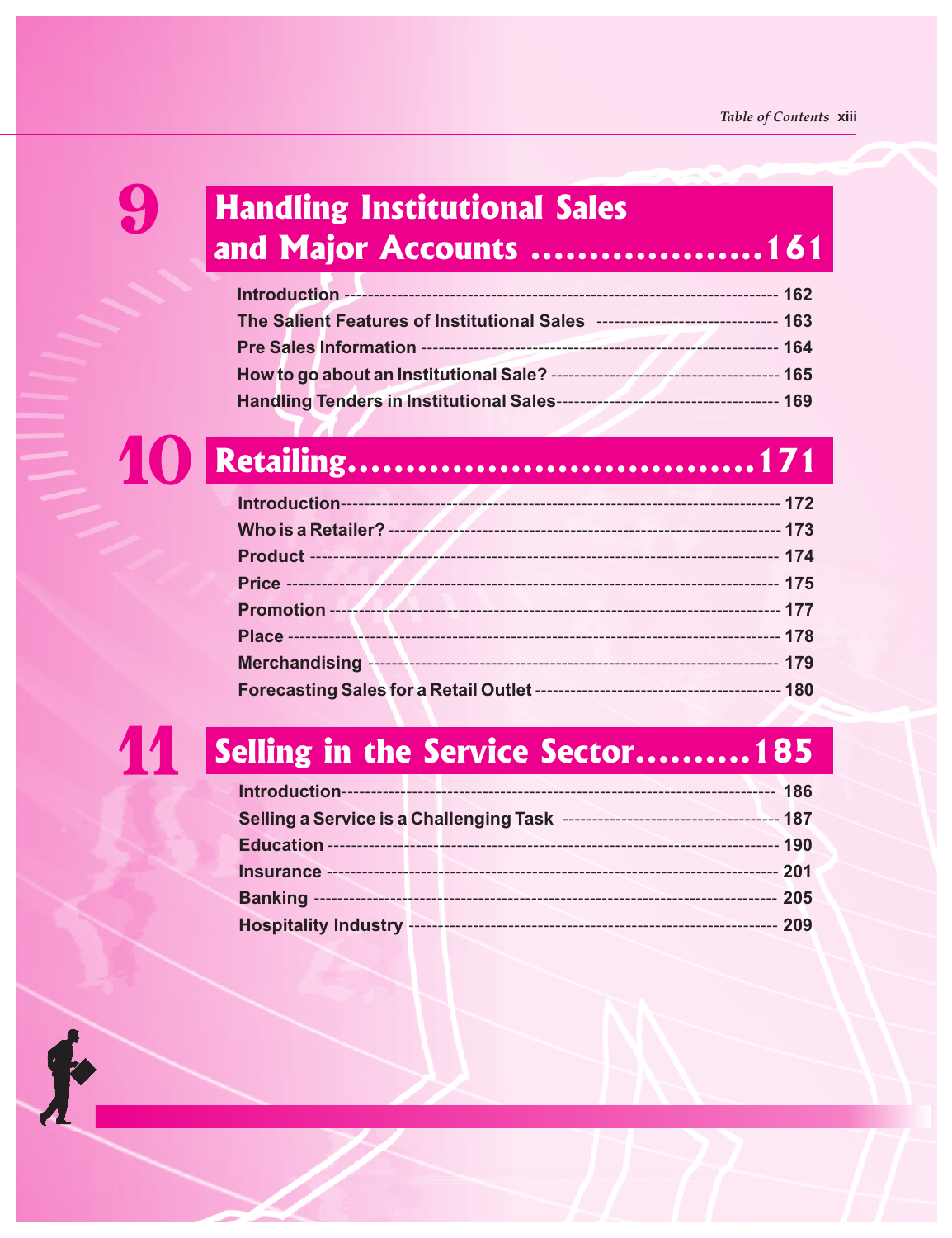### **12** How to Handle Meetings **and Presentations Successfully.......213**

|                                                   | 214                                 |
|---------------------------------------------------|-------------------------------------|
|                                                   | 215<br>.                            |
|                                                   | 216                                 |
|                                                   | 217                                 |
| Making the Presentation ----------------------    | 221<br>---------------------------- |
| The Body Language of a Presenter ---------------- | 225<br>---------------------        |



### **Introduction**--------------------------------------------------------------------------- **230 Customers' Personality Types** -------------------------------------------------- **232 Customer Management: Caring Your Customer** -------------------------- **233 How to Handle a Customer's Complaint?** ---------------------------------- **237 Wrong Ways to Handle a Customer's Complaint** ------------------------ **241**

# 14 **Skills You Must Develop..............243**

|                                                                                | 244    |
|--------------------------------------------------------------------------------|--------|
|                                                                                | $-245$ |
|                                                                                |        |
| Communicating and Entertaining Clients ----------------------------------- 253 |        |
|                                                                                | $-256$ |
|                                                                                | $-259$ |
| 15 Time Management and Planning263                                             |        |

|                                                                                 | 264  |
|---------------------------------------------------------------------------------|------|
| <b>Identify Your Time Wasters ------</b>                                        | 265  |
| <b>Analyze Your Present Ability to Manage Time ---</b><br>--------------------- | -269 |
| Have a Plan to Achieve Your Goals -<br>--------------------------               | 272  |
| Planning an Official Tour ------<br>-------------------------------------       | 274  |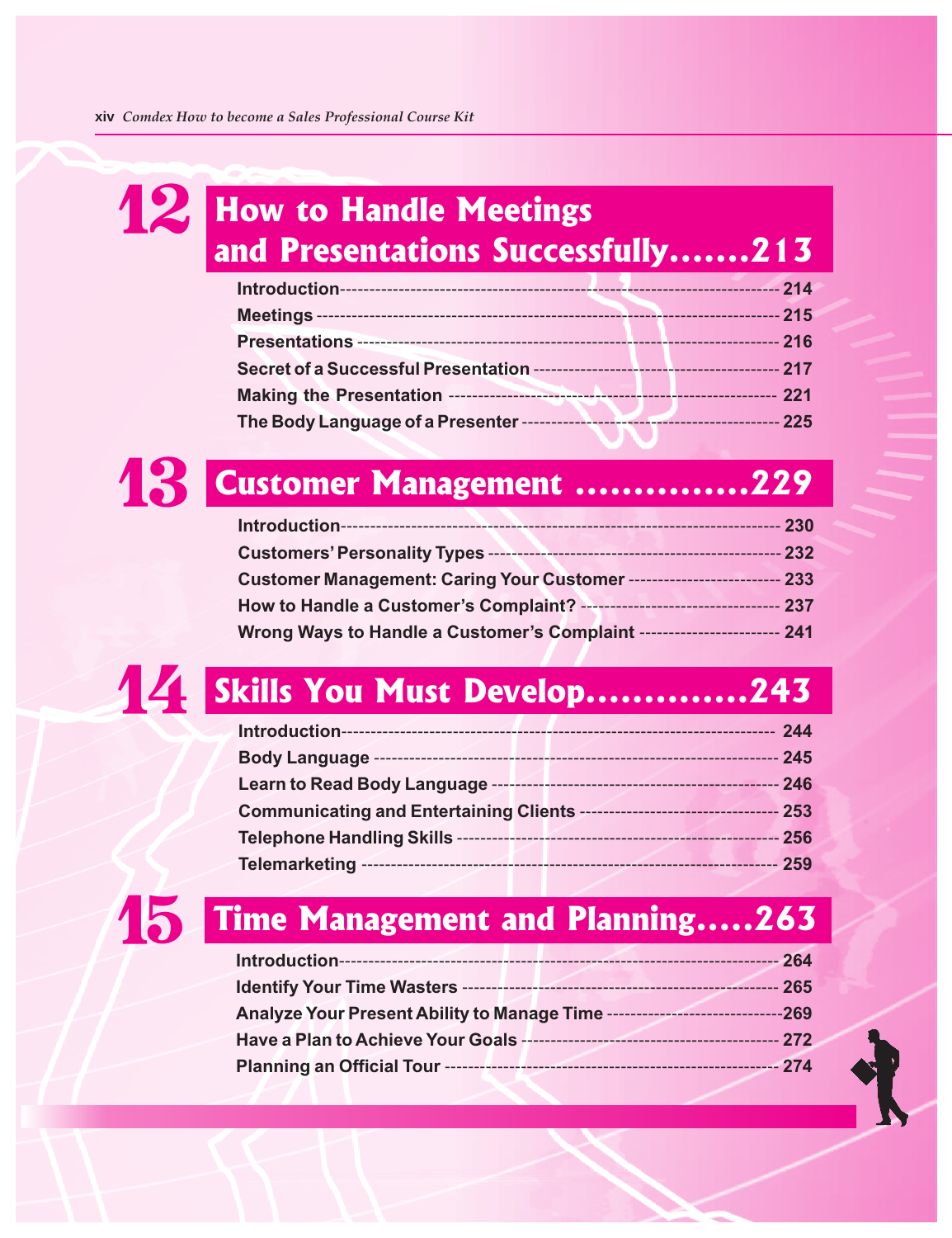| 4 6 Managing Stress277             |  |
|------------------------------------|--|
|                                    |  |
|                                    |  |
|                                    |  |
|                                    |  |
|                                    |  |
|                                    |  |
| <b>Recruitment and Training287</b> |  |

# 18 **Sales Management......................309**

|                                 | 310    |
|---------------------------------|--------|
|                                 | 312    |
|                                 | 315    |
| <b>Sales Territory Planning</b> | $-318$ |
|                                 | 320    |
| Travel Schedule for Sales --    | 321    |

# 19 **Get Cracking.............................323**

|                                                                              | 324 |
|------------------------------------------------------------------------------|-----|
| Take Responsibility for Your Actions-                                        | 325 |
|                                                                              | 326 |
| New Skills: Be Resolute in Applying Them ------------------------------- 327 |     |
| <b>Be Enterprising-</b>                                                      | 328 |
| <b>Check Your Attitude</b>                                                   | 329 |
| The New World of Selling                                                     | 329 |

 $\blacklozenge$